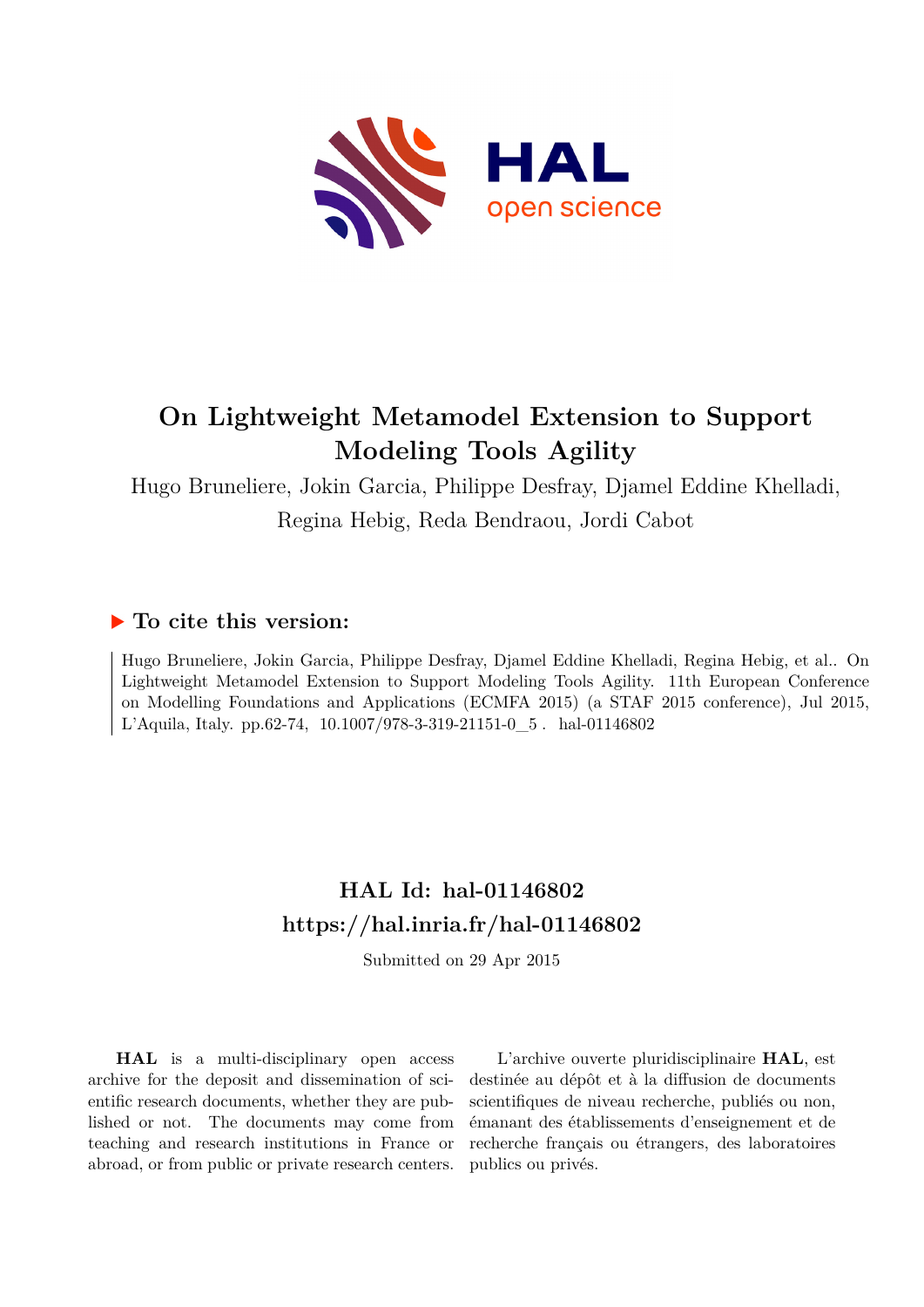# On Lightweight Metamodel Extension to Support Modeling Tools Agility

Hugo Bruneliere<sup>1</sup>, Jokin Garcia<sup>1</sup>, Philippe Desfray<sup>2</sup>, Djamel Eddine Khelladi<sup>3</sup>, Regina Hebig<sup>3</sup>, Reda Bendraou<sup>3</sup>, and Jordi Cabot<sup>1</sup>

<sup>1</sup> AtlanModTeam (Inria, Mines Nantes & LINA) {hugo.bruneliere, jokin.garcia-perez, jordi.cabot}@inria.fr <sup>2</sup> SOFTEAM Cadextan philippe.desfray@softeam.fr <sup>3</sup> UPMC - LIP6 {djamel.khelladi,regina.hebig, reda.bendraou}@lip6.fr

Abstract. Modeling in real industrial projects implies dealing with different models, metamodels and supporting tools. They continuously have to be adapted to changing requirements, involving (often costly) problems in terms of traceability, coherence or interoperability. To this intent, solutions ensuring a better adaptability and flexibility of modeling tools are needed. As metamodels are cornerstones in such tools, metamodel extension capabilities are fundamental. However, current modeling frameworks are not flexible or dynamic enough. Thus, following the ongoing OMG MOF Extension Facility (MEF) RFP, this paper proposes a generic lightweight metamodel extension mechanism developed as part of the MoNoGe collaborative project. A base list of metamodel extension operators as well as a DSL for easily using them are introduced. Two different implementations of this extension mechanism (including a model-level support when (un)applying metamodel extensions) are also described, respectively based on Eclipse/EMF and the Modelio modeling environment.

Keywords: Modeling tool, Metamodel extension, Adaptability, Flexibility

### 1 Introduction

Model Driven Engineering (MDE) in general and modeling environments/tools in particular are used within the industry in various contexts and for varied purposes [6]. In many cases, companies (both solution providers and users) have to adapt their modelbased infrastructure because of changing requirements or technological constraints. This usually comes with a range of potential issues including traceability, coherence or interoperability ones regarding both the modeling artifacts and data conforming to them. This is particularly true for modeling tools that heavily rely on their core supported metamodel(s). Indeed, such metamodels may need to evolve over time and new/other ones may have to be additionally supported by these tools (e.g. due to customer or market requirements). Compatibility with already existing models must be preserved, but new models (conforming to completely different metamodels not yet supported or to slightly modified versions of existing ones) have to be considered too. Both cases should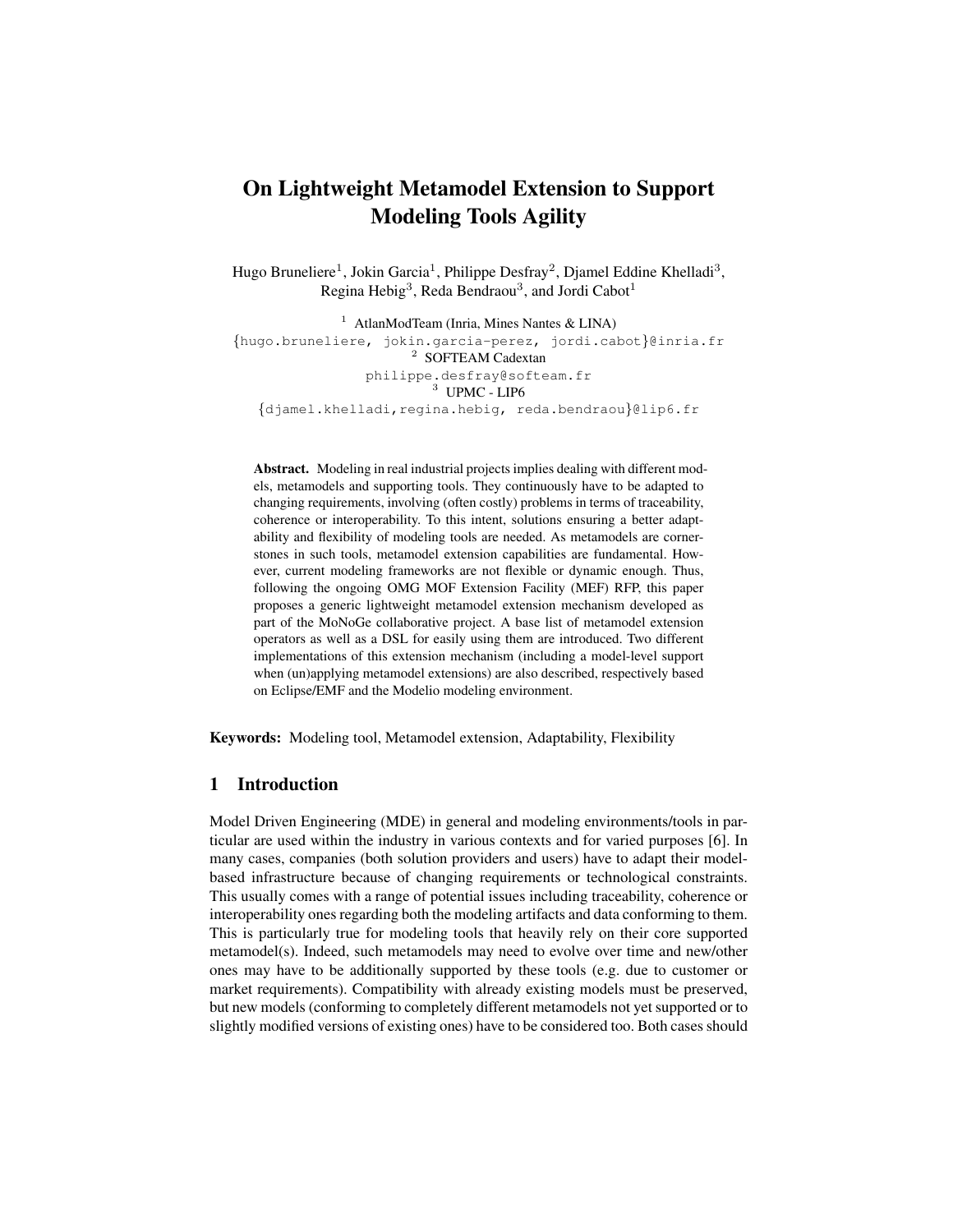be addressed, ideally in such a way that the effort implied by the corresponding modifications to the tools is limited as much as possible. Thus, there is a clear need for adaptability and flexibility in modeling tools/environments. This *agility* requires lightweight metamodel extension capabilities having several interesting properties such as compatibility preservation but also genericity, non-intrusiveness, transparency or some dynamicity (as explained later in the paper).

Intending to face up current limitations and the lack of standard solutions (e.g. the OMG MOF Extension Facility (MEF) is still an ongoing RFP [13]), we propose a dedicated solution in the context of the MoNoGe French collaborative project<sup>4</sup>. A generic lightweight metamodel extension approach is being developed and experimented in an industrial environment where rapid and efficient adaptations of the used modeling tools are required. Of course, these tools have to be modified once to somehow integrate the proposed mechanism. However, among other reasons detailed later, we consider it *lightweight* because it then does not require model migration/transformation processes anymore. It provides metamodel extension operations to cover real scenarios involving addition, updating and filtering changes to existing metamodels. Metamodel extension declarations can be defined and then shared between different modeling tools using a dedicated Domain Specific Language (DSL). Thus, the main contributions of the paper are: i) a base list of metamodel extension operators and corresponding generic DSL, ii) an overall architecture for implementing a metamodel extension mechanism based on Eclipse/EMF, transparent from an end-user point of view and iii) (complementarily) an alternative DSL-compliant solution relying on the Modelio modeling environment as needed in the MoNoGe project.

The remainder of the paper is structured as follows. We start by explaining with more details our motivation in Section 2, setting the goals and scope of our work. In Section 3, we introduce a core list of metamodel extension operators and the related textual DSL we propose. Then, we describe in Section 4 the proposed capabilities and architecture to implement a corresponding metamodel extension mechanism relying on Eclipse/EMF modeling technologies. We also present in Section 5 an alternative DSL-compliant solution based on the Modelio modeling environment. We discuss the related work in Section 6 before we finally conclude in Section 7 with some remaining challenges and future work.

### 2 Motivation and Industrial Background

As introduced before, the use of MDE-based environments and modeling tools is relatively widespread in the industry. For various reasons (e.g. new customer needs, technical constraints or business decisions to cite a few), these solutions have to evolve quite frequently. Related changes can concern several different aspects: UI can be modified, new features can be added or previous ones removed, tool's core can be restructured, etc. In all cases, it is important for software providers to be able to adapt their tools as easily as possible when implementing these modifications. According to the promises of MDE, minimizing the cost/effort of such evolution is fundamental.

<sup>4</sup> http://www.images-et-reseaux.com/en/content/monoge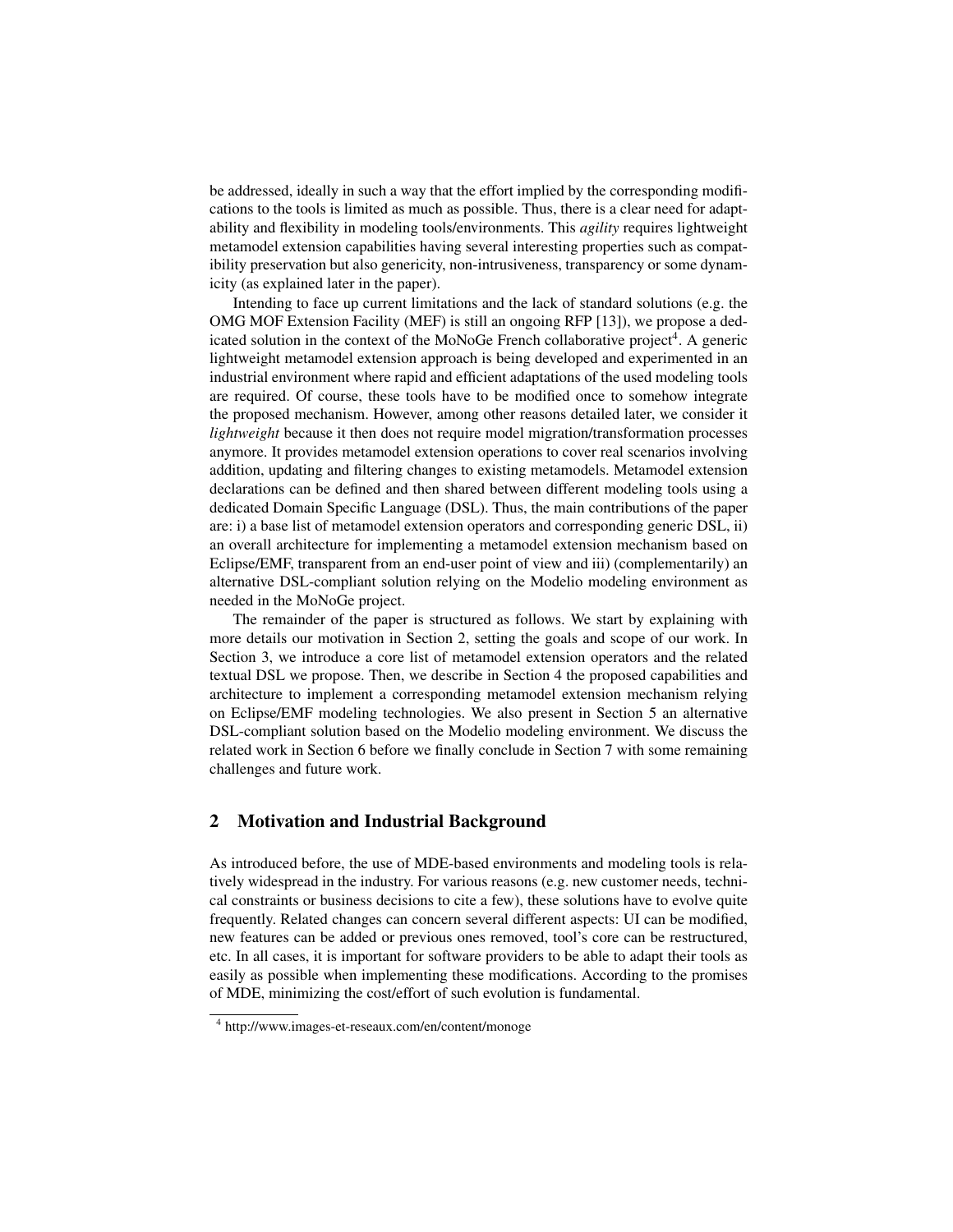In the particular context of modeling environments, core supported metamodels are key elements since most components are derived from them (parsers, editors, verifiers, generators, etc.). Core modification of such environments generally implies the adaptation of these metamodels and related tooling features. Modelio is a concrete example of a modeling tool implementing popular standards such as UML, BPMN, SysML, etc. Users frequently need to reuse pieces of these standards and create extensions related to domain-specific solutions for System, Enterprise Architecture or Requirement modeling (for instance). Thus, already supported metamodels need to be modified to reflect some changes: new complementary concepts could be added, previously existing ones could be updated or even filtered if not relevant anymore. In addition, brand new metamodels may also have to be supported ensuring quality properties such as traceability of the different versions or coherence between dependent artifacts. While compatibility with existing models must usually also be preserved, new models (that can conform to modified or different metamodels) have to be taken into account too. Both kinds of models need to coexist smoothly within the tool. As a consequence, modeling environments have to be able to adapt to all these situations with as much agility as possible.

Illustrating this situation, the MoNoGe main industrial use case comes from DCNS, a world-leading company in naval defense and energy that notably develops *CMS* (*Combat Management Systems*) for ships. In one of its programs, DCNS is using two separate modeling tools: one (System Architect) for system-level modeling using the *DoDAF* (*U.S. Department of Defense Architecture Framework*) standard, the other (Modelio) supporting software design and development. DCNS needs to manage permanent consistency between the system and software modeling levels (plus related traceability and impact analysis), but cannot customize System Architect.

Thus, part of the work in MoNoGe consists in building a metamodel extension, in Modelio, to trace and enrich software models with DoDAF elements (from a subset of the DoDAF metamodel). The objective is to allow architects and developers to work as before on their current models while, at the same time, both types of models can be exchanged between the two modeling environments and linked together. Only the users who need to see traceability and impact analysis have access to these extended



Fig. 1. Defining NAF by extending DoDAF (excerpt)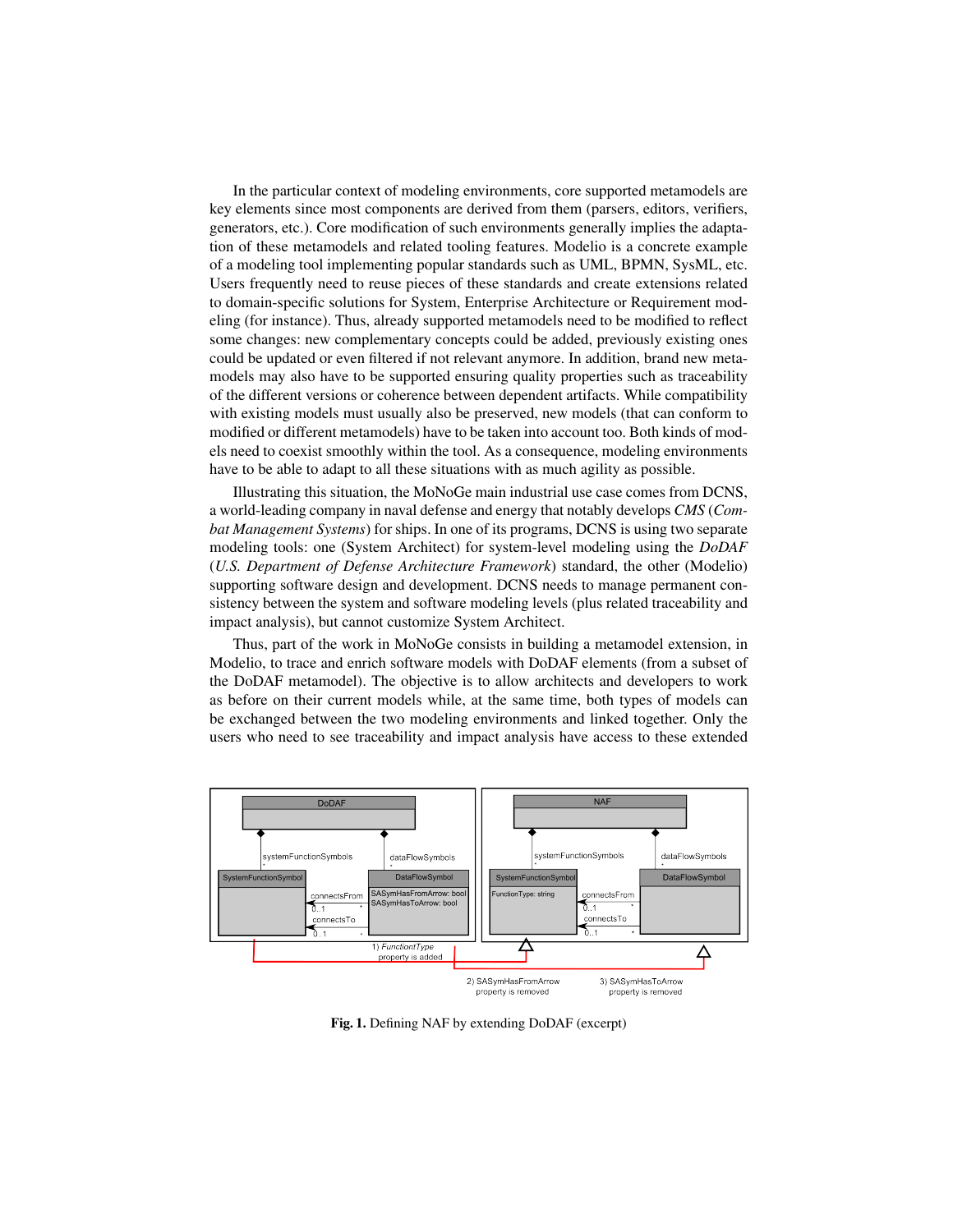models combining software- and system- levels. Interoperability and consistency management stay straightforward as there is no actual model transformation/migration, just this extended view of the models in Modelio depending on the user profile.

Another use case, still in the same DCNS domain, is also being conducted using an Eclipse/EMF-based environment to demonstrate the genericity of the proposed extension mechanism and to provide an open source alternative. DCNS wants to evolve their existing DoDAF models and related tooling support to *NAF* (*NATO Architecture Framework*), which is another architecture framework deriving its main concepts from *MoDAF* (*British Ministry of Defense Architecture Framework*). As NAF is based on Enterprise Architecture concepts relatively close to the ones existing in DoDAF, the more direct way to make this happen is to define an extension of the DoDAF metamodel for supporting NAF. The goal is notably to enable the automatic reuse of existing DoDAF models in a NAF context. Due to space limit, we introduce here only small parts of the concerned metamodels and highlight a few required changes. As examples, the following modifications can be seen in Figure 1:

- 1. Adding a property *FunctionType* in the concept *SystemFunction*.
- 2. Deleting a property *SASymHasFromArrow* from the concept *DataFlowSymbol*.
- 3. Deleting a property *SASymHasToArrow* from the concept *DataFlowSymbol* .

Based on these two case studies we conclude that flexible extensions that do not necessarily require to migrate existing models, and that allow preserving viewpoints/models of current stakeholders, are an efficient mean to smoothly integrate modeling tools and increase their scope. To support this, a lightweight metamodel extension mechanism is needed, like the one we describe in the next sections.

#### 3 Defining Metamodel Extensions

The first key ingredient of our metamodel extension mechanism is to have an easy way to express extensions. For that, we provide in this section a textual DSL that offers an initial list of extension operators (providing base semantics for extension) to be used when specifying metamodel extensions. After a few introductory definitions, we review the list of operators and textual DSL we are proposing based on them.

#### 3.1 Terminology and Definitions

In this paper we consider the following definitions. An **original metamodel** is an already existing metamodel that has a life on its own (e.g. is integrated in various tools/solutions, has models that conform to it, etc.). A metamodel extension is the definition of an extension that is, partially or completely, relying on concepts coming from original metamodel(s) or from other previously extended metamodel(s). An **extended meta**model is the result of the application of one (or several) metamodel extension(s) onto original or already extended metamodel(s). An existing/legacy model is an already existing model that conforms to an original metamodel, but not necessarily to the extended metamodel(s) that could have been specified from this metamodel.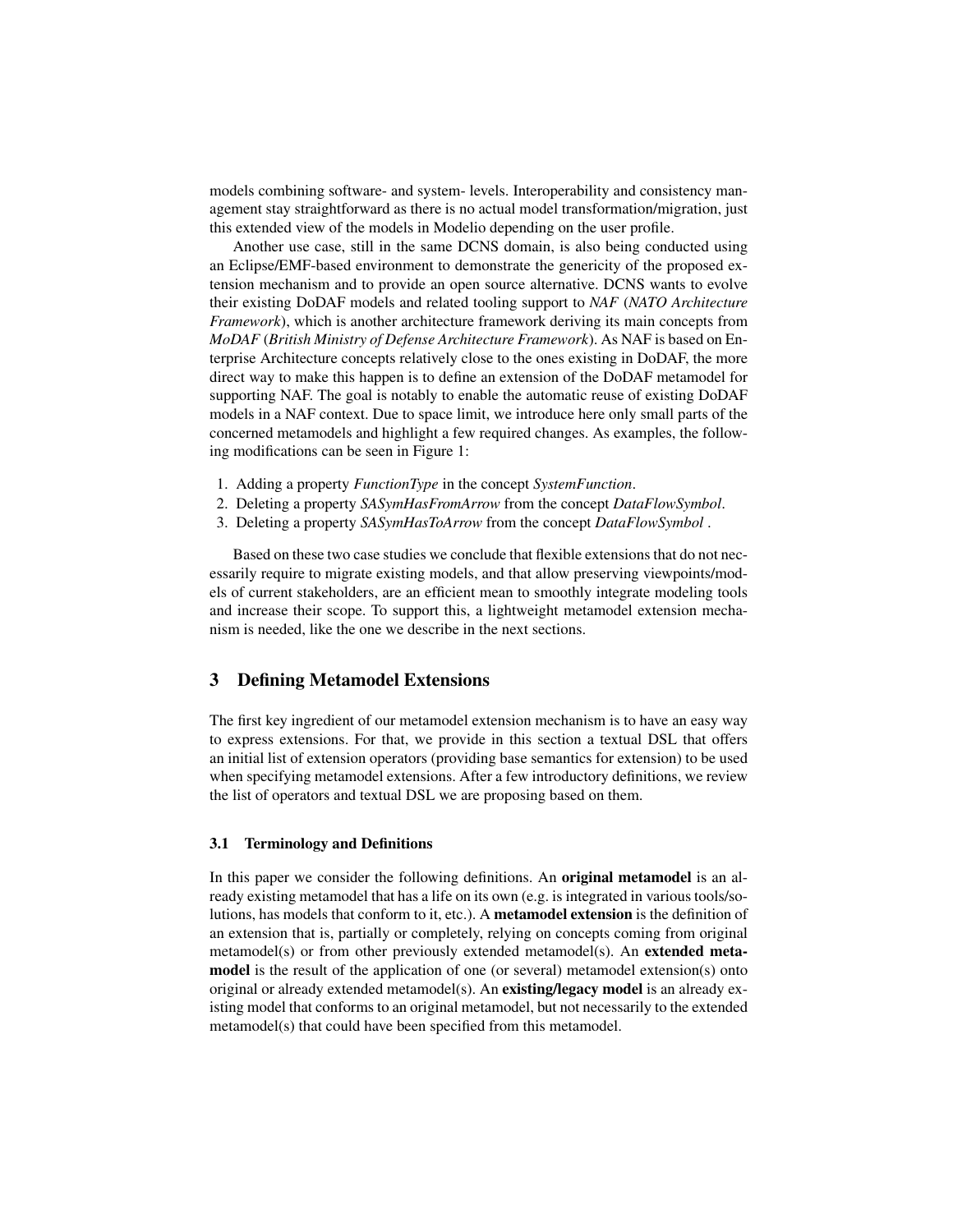#### 3.2 A Base Set of Metamodel Extension Operators

A metamodel extension specification consists in a set of atomic extension operations, usually applied on existing metamodel elements. Notably to simplify the management of extensions (see next section), our goal is to minimize the number of base operators. These operators can be combined later on to express more complex changes. Such combinations could also be offered on modeling infrastructures supporting them, e.g. as a more powerful predefined extension library.

Our definition of these operators is not linked to any particular technical environment and therefore could be adopted by all modeling frameworks. Since metamodels are typically specifying a set of concepts with properties (possibly attributes or references), we follow the same approach for introducing the operators hereafter:

- ADD (a new concept to the metamodel)
	- Create "from scratch" a completely new concept.
	- Specialize (subtype) a concept.
	- Generalize (supertype) one or several concept(s).
- MODIFY (an existing concept in the metamodel)
	- Add property to an existing concept.
	- Filter property from an existing concept.
	- Modify property of an existing concept (equivalent to Filter + Add).
	- Add constraint to an existing concept or one of its properties.
	- Filter constraint from an existing concept or one of its properties.
- FILTER (an existing concept in the metamodel).

Constraints on metamodels can be expressed using either natural language or more dedicated languages depending on implementations (cf. Section 4 for instance). Note that we are voluntarily using the term FILTER and not DELETE. For coherence and compatibility with the existing/legacy models, we want our extension mechanism to be as little intrusive as possible. Thus, we do not want to actually delete elements but rather hide them when asked for. Filtering is applied on cascade (e.g. in the case of generalizations or derived properties) and related constraints updated accordingly [11].

#### 3.3 A Textual DSL for Metamodel Extension

Extensions should be easily written by modelers/engineers in a comprehensive way, justifying the need for a DSL [19]. A textual DSL has been designed in order to make available the previously introduced extension operators via a textual concrete syntax very close to our metamodel extension terminology. This syntax is intended to be intuitive and easy-to-learn for people already familiar with (meta)modeling, and reflects the full list of base extension operators as presented before. Having genericity and portability in mind, it has been defined independently from any particular metamodel or modeling framework/environment.

The overall structure to declare an extension includes its name, the metamodel(s) it extends and the list of applied operators (as well as the metamodel elements they are applied to). Figure 2 presents the full grammar of our textual DSL, thus highlighting its main concepts and structure.

Based on the same small example than introduced at the end of Section 2, Figure 3 shows a sample metamodel extension illustrating the defined concrete syntax.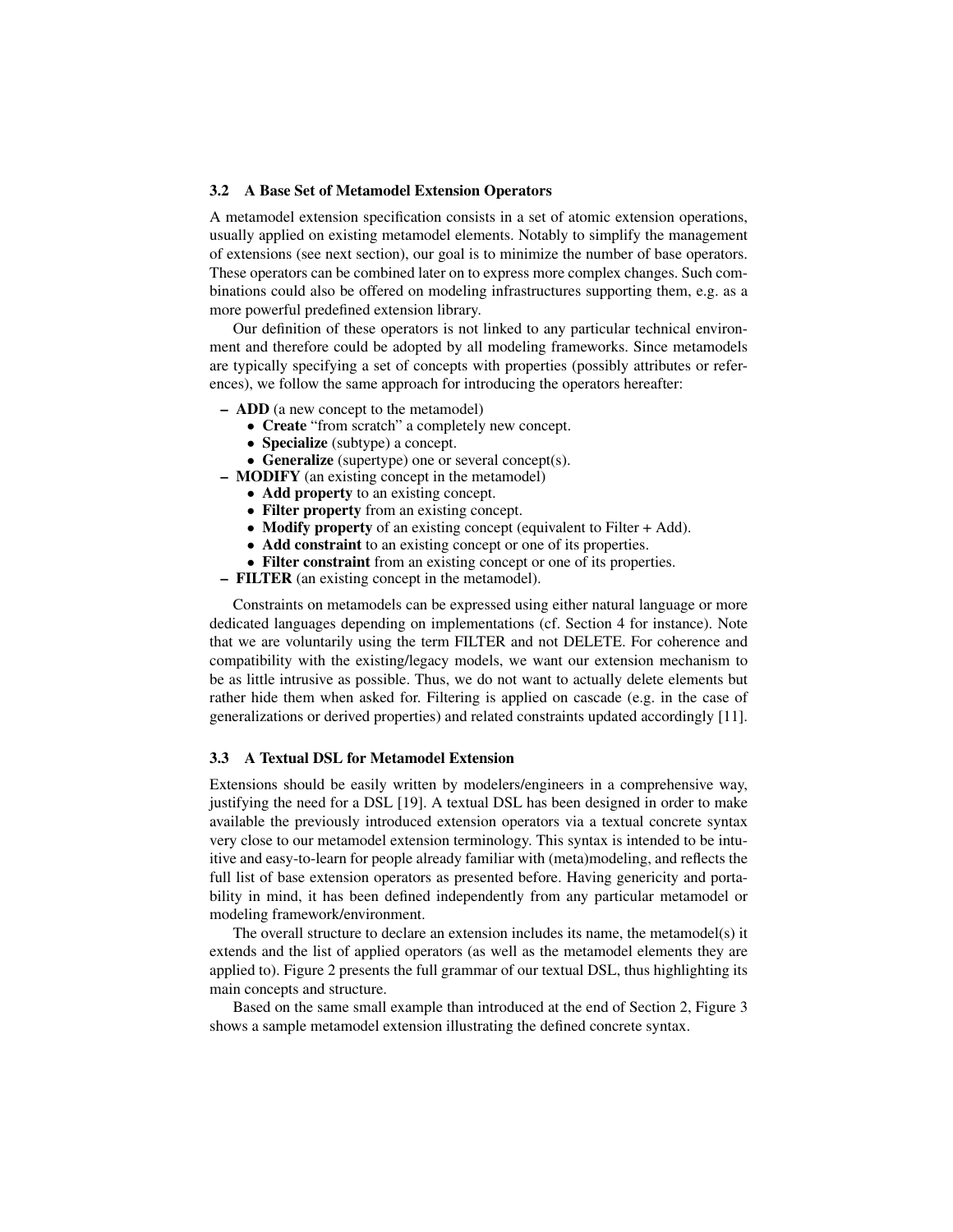```
5 Model:'define' extensionName=ID 'extending' metamodel+=Metamodel ':'
      prefix+=Prefix ("," metamodel+=Metamodel ':' prefix+=Prefix)*
      '\{' extensions += Extension* '\}';
 8 Extension: Create | Refine | Generalize | ModifyClass | FilterClass;
 Metamodel: name=ID;
 Prefix: name=ID;
 Create: 'add class' class=ID;
 12 Refine: 'add class' classNew=ID 'specializing' prefix=[Prefix] '.'
      classOriginal=ID;
 14 Generalize: 'add class' classNew=ID 'supertyping' prefix+=[Prefix] 
      15 '.' class+=ID ("," prefix+=[Prefix] '.' class+=ID)*;
 ModifyClass:
      17 'modify class' prefix=[Prefix] '.' class=ID '{'
         modifyOperators += ModifyOperator*
      19 '}';
 ModifyOperator: AddProperty | ModifyProperty | FilterProperty |
      AddConstraint | FilterConstraint;
 AddProperty: 'add property' property=ID 'type' type=ID;
23 ModifyProperty: 'modify property' property=ID value+=ValueAssignment
("," value+=ValueAssignment)*;
  ValueAssignment: attribute=ID '=' value=EString;
26 FilterProperty: 'filter property' property=ID;
27 FilterClass: 'filter class' prefix=[Prefix] '.' class=ID;
 28 AddConstraint: 'add constraint' constraint=ID value=EString;
 FilterConstraint: 'filter constraint' constraint=EString;
```
Fig. 2. Grammar of our metamodel extension textual DSL

```
//Extension to transform DoDAF into NAF
define DoDAFextension extending DoDAF:dodaf{
   modify class dodaf.SystemFunctionSymbol {
       add property FunctionType type String
   }
   modify class dodaf.DataFlowSymbol{
       filter property SASymHasFromArrow
       filter property SASymHasToArrow
   }
}
```
Fig. 3. Example of a metamodel extension definition using our textual DSL

## 4 Architecture of a Metamodel Extension Mechanism

Once extensions are defined, we need to provide a modeling infrastructure able to understand and deploy them as part of a normal modeling process. This mainly includes (de)activating the use of extensions for specific models, and eventually storing the extension data to be reused in the future. This section presents such an infrastructure for the Eclipse/EMF framework.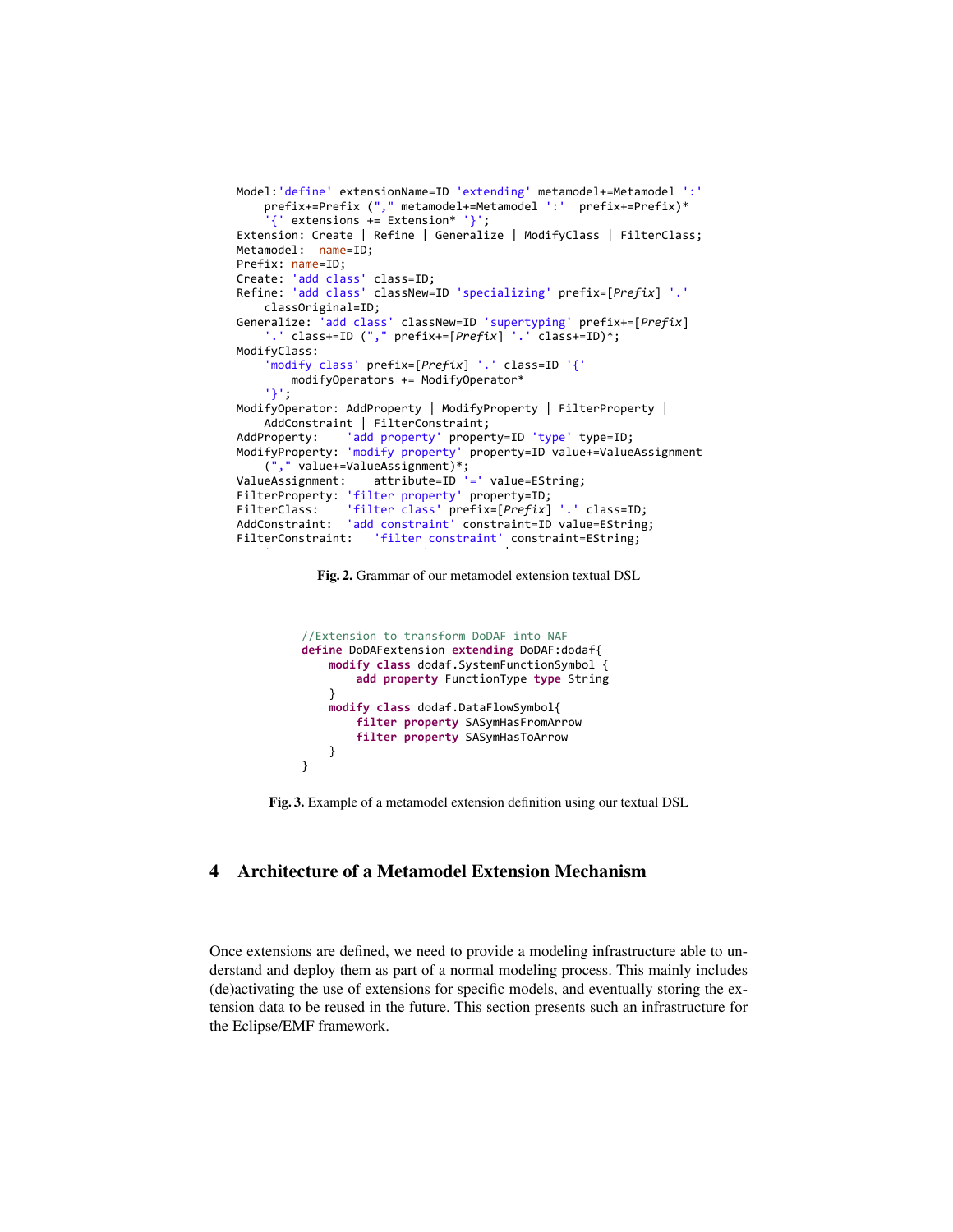#### 4.1 Expected Characteristics

There are different ways to implement a metamodel extension mechanism (cf. Section 6). However, we believe such a mechanism should comply with the following list of characteristics, as determined mainly by the industrial partners in MoNoGe according to their actual needs:

- Genericity. The extension approach cannot be linked to a particular metamodel, tool or implementing framework. Relying on the same base mechanism, metamodel extensions can be defined on all metamodels and should be exchangeable between different modeling environments.
- Non-intrusiveness. Defined extensions should not directly modify original metamodels but rather complement them in an external manner. Thus, tools relying on these metamodels do not need to be deeply modified when their metamodels are extended.
- Persistence & Interoperability. Extensions should be specified, stored and shared in a user-comprehensive format, but also be easily machine-readable for reusability purposes. For separation of concerns (cf. also Non-intrusiveness), they should be persisted separately from metamodels.
- Compatibility/conformance preserving. Models should not be altered when extensions are defined on their respective metamodels: prior metamodel conformance should always be preserved. Backward conformance is also interesting: models that conform to a given extension could "forget" elements brought by this extension (e.g. default values could be used).
- Transparency. From user and tooling perspectives, an extended metamodel should be presented and manipulated as any regular metamodel. Models can conform to extended metamodels and dedicated tooling can directly rely on them.
- Dynamicity & synchronization. Metamodel extensions can be applied and removed. Corresponding models and tooling should be able to react/adapt accordingly in order to preserve consistency and usability (notably concerning compatibility and conformance).
- Runtime computation. (Parts of) Models conforming to an extended metamodel could be computed at runtime, i.e. from predefined expressions at extension-level (e.g. queries on the original metamodel). Related models and tooling should reflect the result of such computations.

#### 4.2 An Eclipse/EMF Implementation

The proposed architecture relies on several existing technologies, reused and/or refined when needed, from the lively open source ecosystem around Eclipse and its well-known Eclipse Modeling Framework.

Our Eclipse/EMF implementation first comprises a dedicated parser and editor for the textual DSL (based on  $X$ text<sup>5</sup>) so that users can create their own metamodel extensions at development time. These extensions are then managed and processed using the architecture shown in Figure 4.

<sup>5</sup> https://eclipse.org/Xtext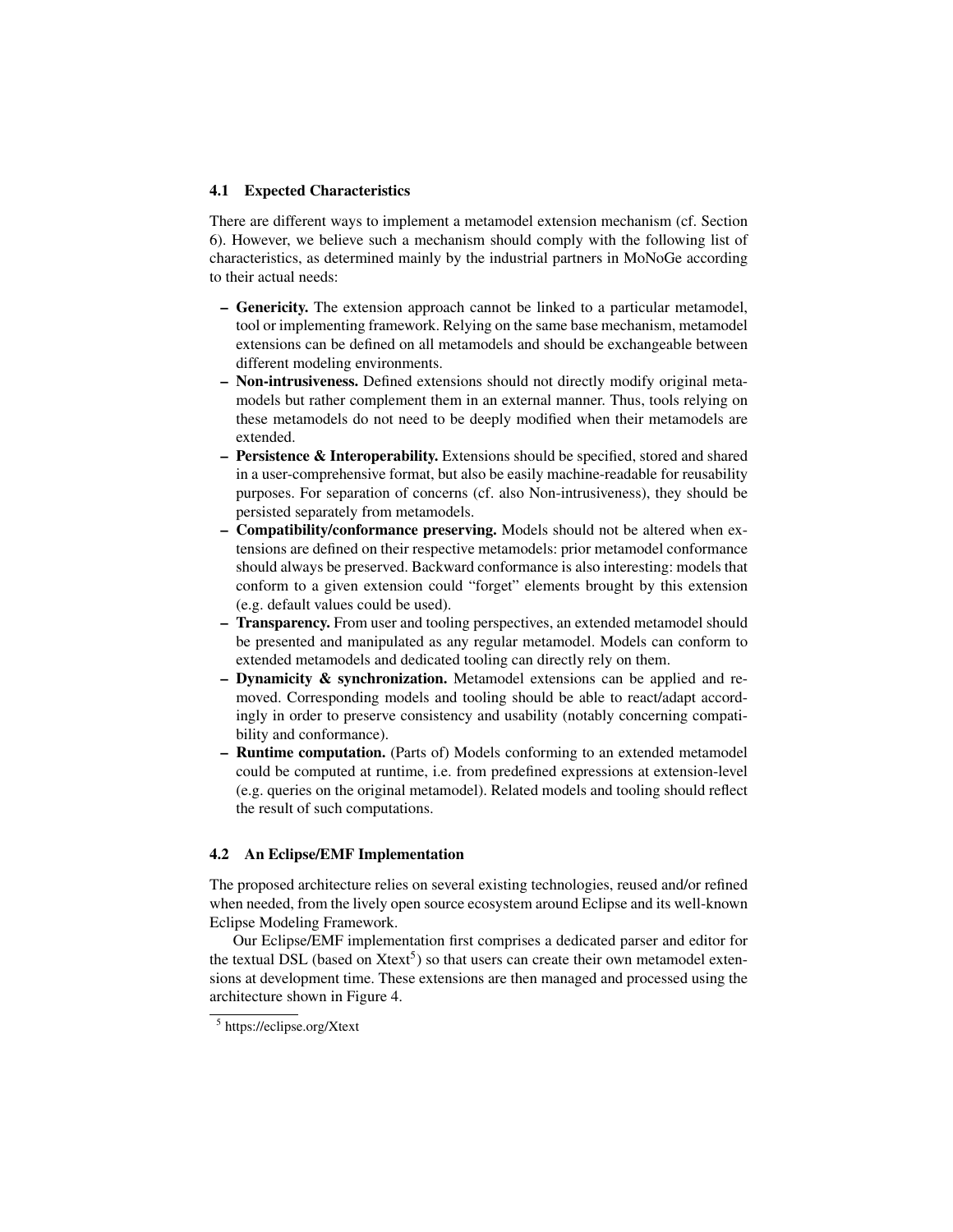

Fig. 4. Overall architecture for the Eclipse-EMF implementation

A *Base Operators API* consumes, in addition to the original metamodel, the DSL model generated by Xtext from the user textual definitions of the extension. Thanks to an ATL<sup>6</sup> model transformation, this component produces the appropriate data required by the *Virtualization API* to realize the metamodel extension and corresponding model.

There are different options for linking (meta)models together (cf. Section 6). In our implementation, we rely on model virtualization techniques to interconnect (meta)models together transparently on an on-demand basis. A virtual (meta)model is a (meta)model that do not hold concrete data but rather kind of proxies to original (meta)models, making it relevant in a lightweight metamodel extension context. As already providing virtualization capabilities, we adapted EMF Views<sup>7</sup> (a refinement of Virtual EMF [1]) to implement the required *Virtualization API* supporting the previously introduced extension operators. Thus, "virtual" extended metamodels and models are realized automatically by this API using the original (meta)models and complementary information computed by the *Base Operators API*. For conformance reasons, and in case deriving from already existing models (i.e. prior to metamodel extension), "virtual" models may need to be completed at runtime (e.g. with some default values) according to the applied extension operators at metamodel-level (e.g. when a new property is added). Some initial support is provided via the use of  $ECL<sup>8</sup>$  as an automated matching engine in EMF Views. However, this has not been extensively tested so far in the current version. It can also be noted that constraints on metamodels are expressed using  $OCL<sup>9</sup>$ .

Interestingly, such extended (meta)models can be manipulated as any EMF (meta)models in Eclipse, by other existing EMF-based technologies relying on the standard EMF

<sup>6</sup> https://eclipse.org/atl

<sup>7</sup> http://atlanmod.github.io/emfviews

<sup>8</sup> http://eclipse.org/epsilon/doc/ecl

<sup>9</sup> http://wiki.eclipse.org/OCL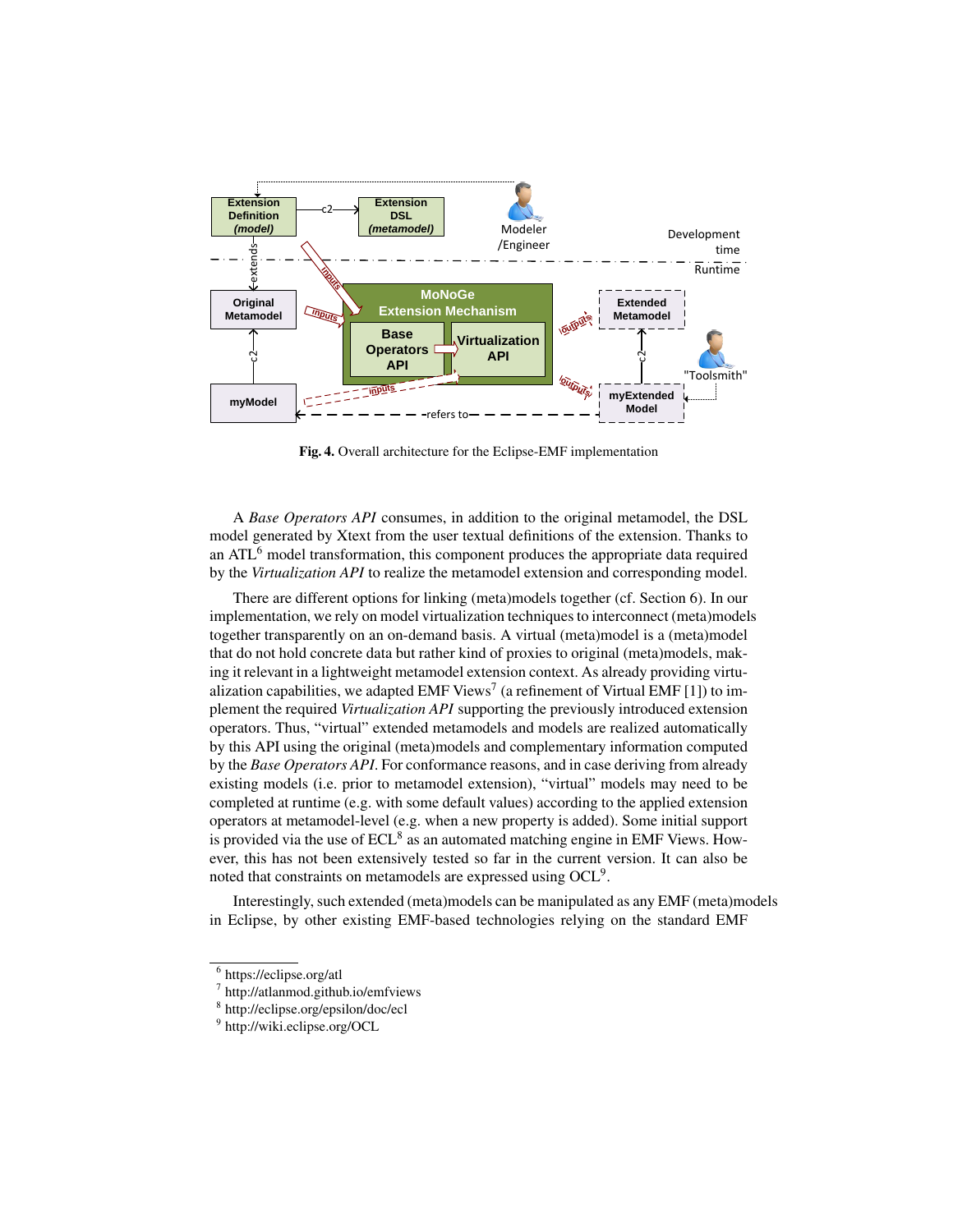model handling API or by both kinds of users (cf. Figure 4). Source code and screencasts of the current implementation are available online<sup>10</sup>.

The described architecture and Eclipse/EMF implementation globally satisfy the expected characteristics, as introduced in Section 4.1. It is *generic* as extensions can be defined and then applied on top of any metamodel. Keeping the DSL tooling independent from the other components makes the overall extension mechanism even more generic, as defined extensions can be reused by different modeling environments. The proposed solution is also *interoperable* because extension declarations are *persisted* separately from original metamodels and thus can be shared easily between various modeling tools using the same base extension mechanism (cf. Section 5). The EMF Views *non-intrusive* and *transparent* approach, as well as its extensible architecture, made it a natural good candidate for our extension mechanism and offers concrete support to these important properties. *Synchronization* is ensured because the "virtual" extended (meta)models simply hold proxies to the real data actually contained in different (meta)models. Moreover, *compatibility* and *conformance* are also preserved as original metamodels are not actually modified. Finally, partial *runtime* support is also available via the use of an automated matching engine connected to EMF Views.

#### 5 An Alternative Compliant Solution

Our textual DSL for specifying metamodel extensions is independent from any specific modeling tooling, framework or environment. This way, related metamodel extension mechanisms can be implemented on different technological platforms while still exchanging extension definitions based on the same proposed DSL. This is an important validation requirement from the MoNoGe industrial project's perspective. Thus, in addition to the Eclipse/EMF architecture and implementation presented before, this section briefly describes an alternative but DSL-compliant solution being integrated within the Modelio environment $11$ .

In contrast with the Eclipse/EMF solution, the Modelio-based one relies on a more generative approach (thus partially affecting some of the characteristics introduced in Section 4.1). There are two very distinct phases in the Modelio implementation, as summarized in Figure 5.

Firstly, there is a so-called *development phase* where the extension declaration is processed and transformed into a UML Class model, that is then transformed into a Java implementation model. This later is further processed by a Java code generator to produce a corresponding metamodel extension Jar (using the Modelio internal module mechanism) to be loaded in Modelio. Thus, the Modelio-based solution is able to consume metamodel extensions defined using the previously introduced DSL. Importantly, this solution also relies on the same base extension operators (excepting the MODIFY operations which will be supported in later developments).

Secondly, there is a *runtime phase* where the packaged metamodel extension is actually deployed within Modelio. This results in the modification of the Modelio original metamodel with content from the deployed extension, thus forming the extended

<sup>10</sup> https://github.com/atlanmod/monoge

<sup>&</sup>lt;sup>11</sup> http://www.modelio.org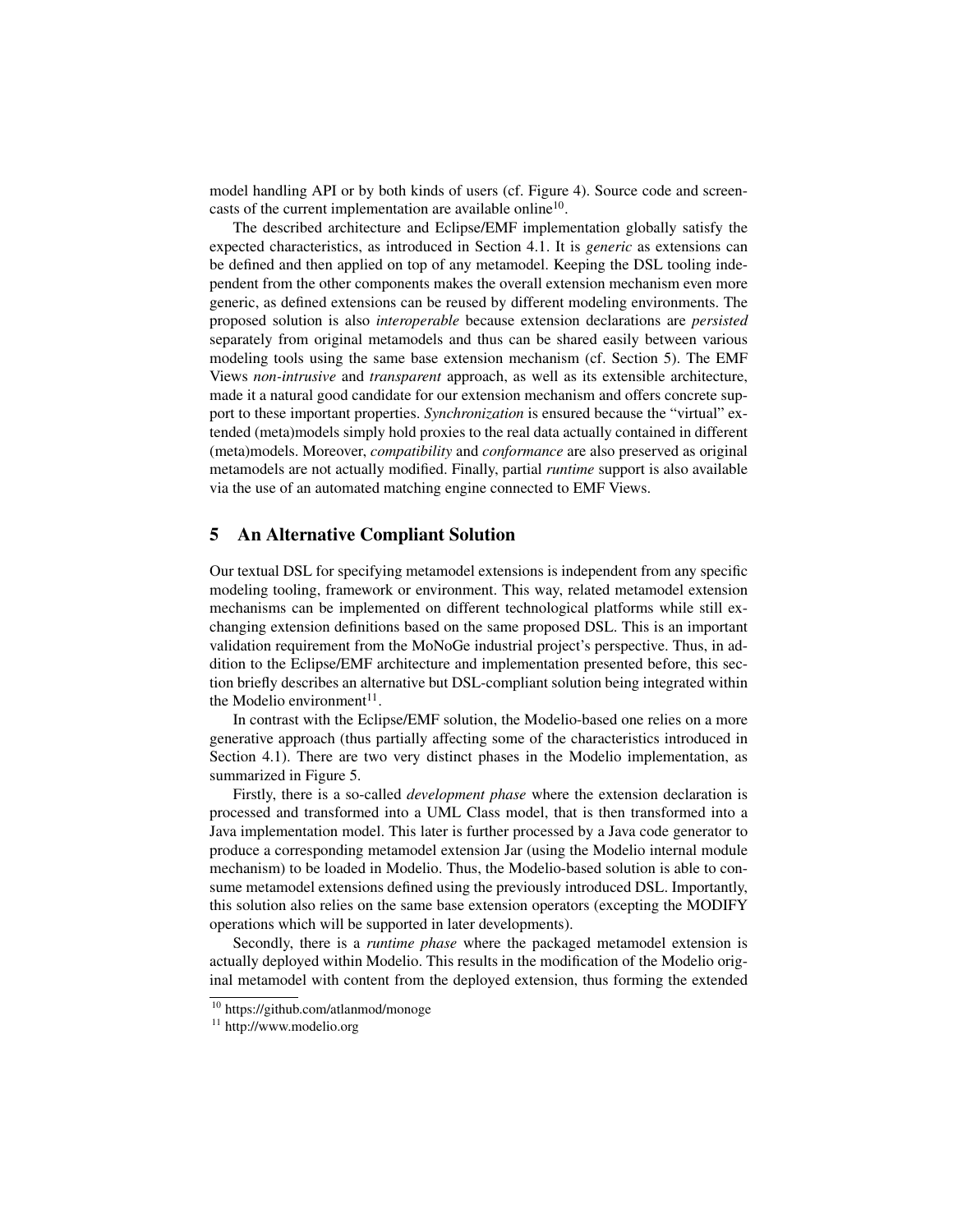

Fig. 5. Overall architecture for the Modelio implementation

metamodel. Any model that conforms to an extended metamodel can be imported, seen and used in the Modelio environment. The possible dynamic loading/unloading of such metamodel extension modules is currently being evaluated (as impacting more deeply the Modelio application's core).

#### 6 Related Work

We compare here our work with other existing metamodel extension approaches, or solutions that can be applied in this context even if originally designed with a different purpose in mind.

A first group of related work is the one of metamodel evolution approaches. Metamodel evolution consists in supporting metamodel changes and their impact on related models, transformations, etc. An evolution can be perceived as an extension but, in an evolution context, the old (original) metamodel is generally abandoned and all the effort is put on adapting related artifacts to the new metamodel. Several approaches have been proposed to semi-automate the process concerning model migration [17], transformation migration [4] or DSL migration [2]. We aim to avoid these complex migration processes and make the two versions of the metamodel (and related models) coexist.

Metamodel extensions have also been addressed via the the concept of profiles, starting with the case of the well-known UML Profile mechanism [14] or its generalization to an EMF/Ecore context [12]. Following the same underlying principles, (meta)model decoration/annotation approaches [10] have also been used in an extension context, to represent usage-specific information for instance. However, both kinds of approaches have a limited expressivity as they are mainly restricted to adding complementary information or metadata. As presented before, we intend to address a wider range of possible extension operations.

The proposed extension mechanism can be also related to model composition techniques that may present similar operators to manipulate the models to be composed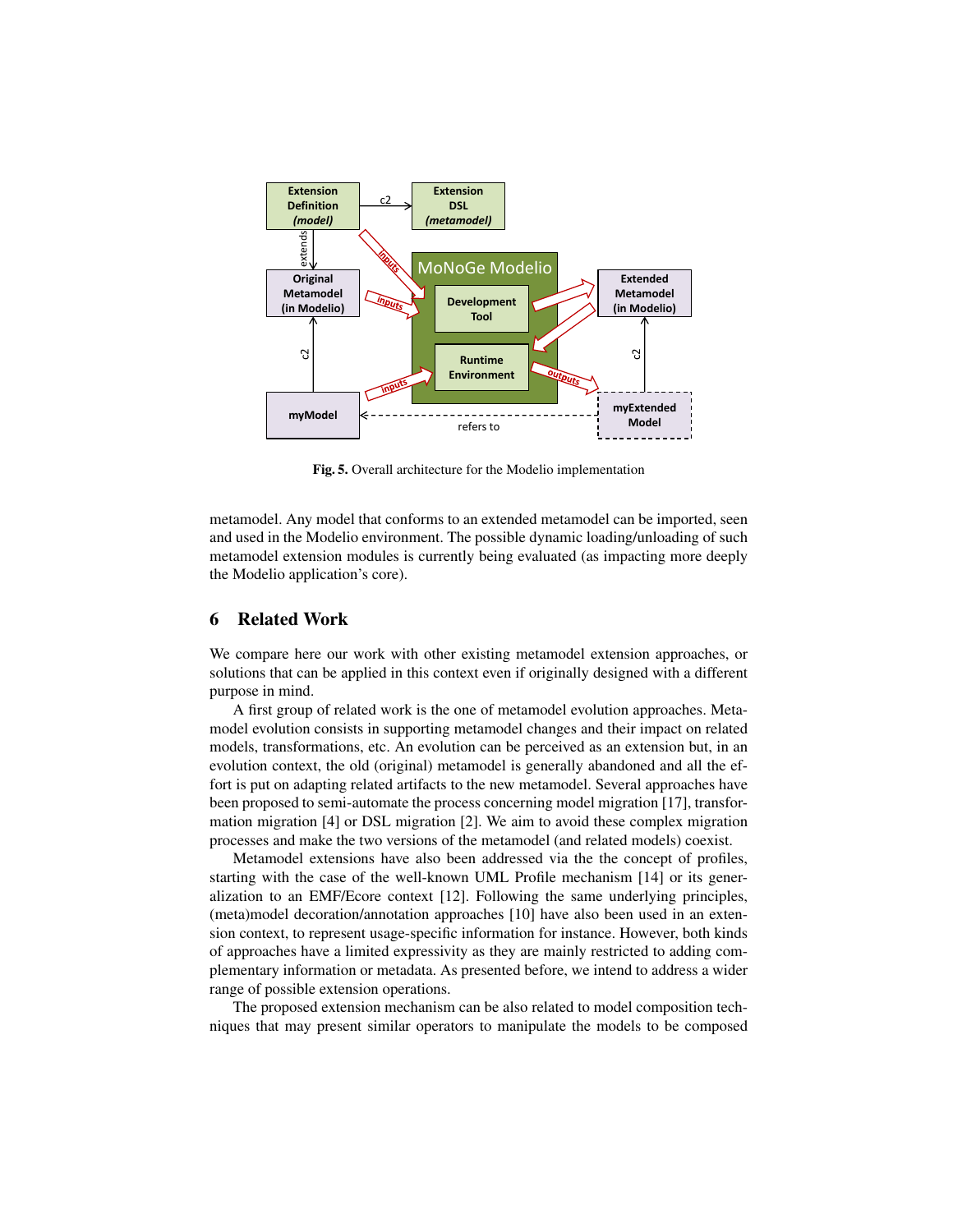[3, 5, 7, 9, 16, 18]. Model composition can be defined as the creation of a single model by merging elements coming from several ones [15]. Main problems then concern the synchronization between original and resulting models, as well as scalability issues regarding the needed memory and time to actually perform the merge. In our case, the "new" and "old" models are the same (only the extensions can be kept separated) and therefore our solution does not suffer from these problems.

In addition to these approaches, runtime-oriented solutions have been proposed such as EMF Facet<sup>12</sup> that allows (meta)model extension by runtime instantiation of additional concepts, attributes or references (computed from queries defined at metamodellevel). Nevertheless, EMF Facet can only manage derived information and no new "materialized" data can be part of the extension.

As explained in Section 4, the proposed MoNoGe solution intends to combine the best of different existing approaches. While the extension declaration is actually persisted via a DSL and can include the three main types of extension operations, the extended metamodel and related models are concretely realized by using a virtualization mechanism.

## 7 Conclusion

We have proposed a lightweight metamodel extension mechanism, based on a textual DSL for specifying metamodel extensions. We have also described two alternative implementations, based on Eclipse/EMF and Modelio respectively, that concretely enable them. Our main objective is to improve the agility of modeling frameworks by allowing them to be more flexible and adaptable to changes on the metamodels they provide support for. The results obtained so far, according to our industrial partners in the MoNoGe project, are quite promising in terms of capabilities such as genericity, compatibility preservation, non-intrusiveness, transparency or dynamicity.

However, the already available DSL and mechanism have to be stressed-out in more contexts. First, we plan to explore with a couple of other concrete syntaxes (including a graphical one) that may be easier to use for some different user profiles. Moreover, some basic validation support for the defined extensions is required, e.g. to make sure that a set of extensions applied on a same metamodel (or extension of metamodel) is coherent. Another interesting aspect would be to build more elaborated metamodel extension algebra(s) by combining the proposed based operators, and to tackle related issues such as complex changes detection [8], consistency management, etc. In addition, the potential use of our extension approach within other already existing EMF-based tools (such as Papyrus for instance) could be explored. We could also provide general feedback to the ongoing OMG MEF standardization process whenever relevant.

#### Acknowledgment

The presented work is co-funded by the MoNoGe collaborative project (french FUI 15). We would also like to thank Juan David Villa Calle for the important amount of work performed on improving the EMF Views tooling in the past couple of years.

<sup>12</sup> http://eclipse.org/facet